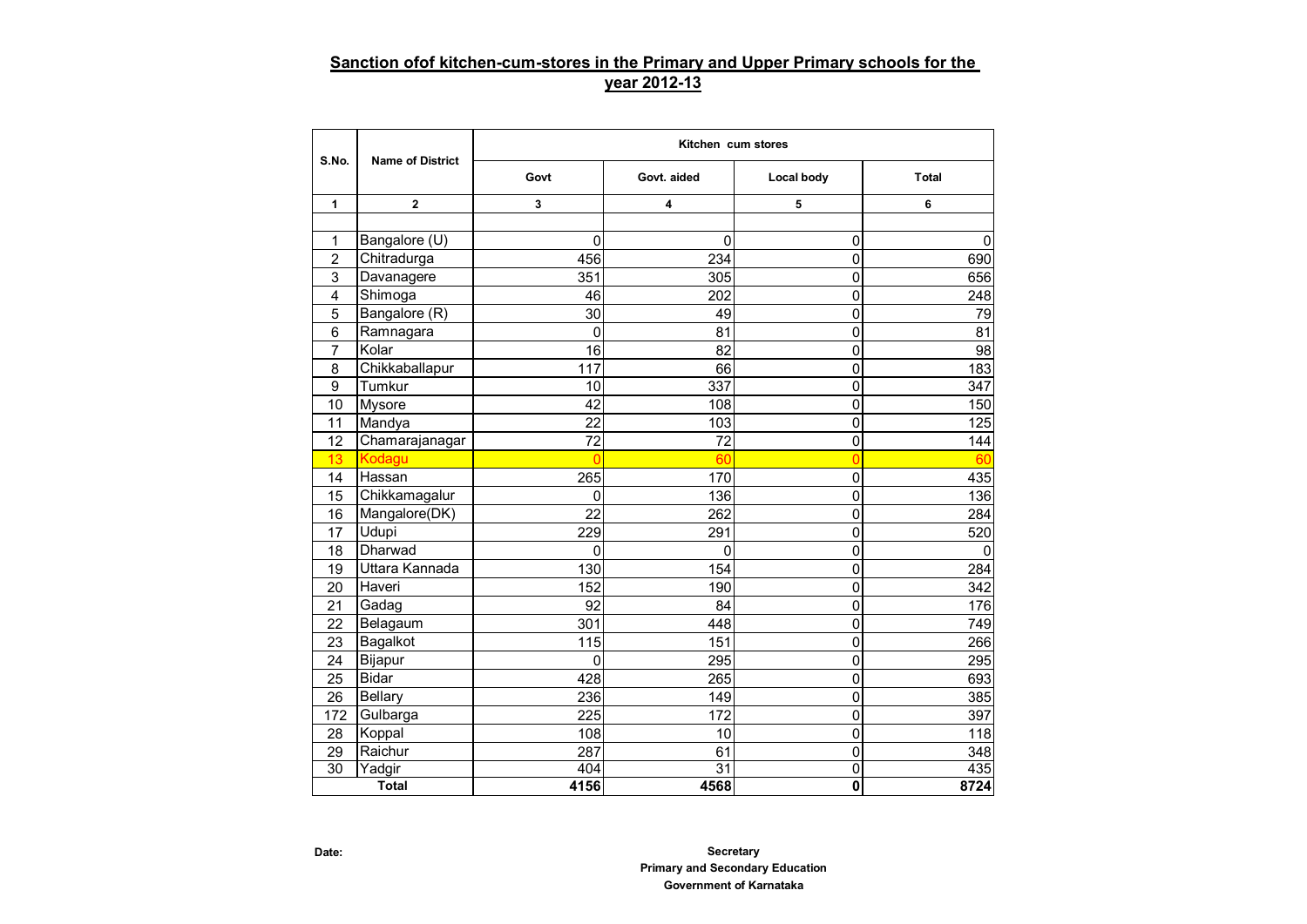## **Sanction of kitchen cum stores as per Plinth Area Norm in the Primary and Upper Primary schools for the year 2012-13**

| S.N             | <b>Name of District</b> |                         |                |                         |                         |                 |                |                         |                         |                |                         | Plinth Area Plinth Area Plinth Area Plinth Area Plinth Area Plinth Area Plinth Area Plinth Area Plinth Area Plinth Area Plinth Area Plinth Area Plinth Area |                           | Total       |
|-----------------|-------------------------|-------------------------|----------------|-------------------------|-------------------------|-----------------|----------------|-------------------------|-------------------------|----------------|-------------------------|-------------------------------------------------------------------------------------------------------------------------------------------------------------|---------------------------|-------------|
| ο.              |                         |                         | 2              | 3                       | 4                       | 5               | 6              | 7                       | 8                       | 9              | 10                      | 11                                                                                                                                                          | 12                        |             |
| $\mathbf{1}$    | $\mathbf{2}$            | $\overline{\mathbf{3}}$ | $\overline{4}$ | $\overline{5}$          | 6                       | $\overline{7}$  | 8              | 9                       | 10                      | 11             | 12                      | 13                                                                                                                                                          | 14                        | 15          |
| 1               | Bangalore (U)           | 0                       | $\mathbf 0$    | 0                       | 0                       | 0               | $\Omega$       | $\Omega$                | $\mathbf{0}$            | $\Omega$       | $\mathbf 0$             | 0                                                                                                                                                           | 0                         | $\mathbf 0$ |
| $\overline{2}$  | Chitradurga             | 60                      | 102            | 136                     | $\overline{75}$         | 52              | 48             | $\overline{56}$         | 64                      | 46             | 31                      | $\overline{17}$                                                                                                                                             | $\ensuremath{\mathsf{3}}$ | 690         |
| 3               | Davanagere              | 210                     | 205            | 145                     | 52                      | $\overline{25}$ | 10             | 3                       | $\overline{2}$          | $\mathbf{1}$   | 1                       |                                                                                                                                                             |                           | 656         |
| 4               | Shimoga                 | 46                      | 115            | 73                      | $\overline{12}$         | 1               | 1              | $\overline{0}$          | $\mathbf 0$             | $\mathbf 0$    | $\mathbf 0$             | $\mathbf 0$                                                                                                                                                 | 0                         | 248         |
| 5               | Bangalore (R)           | $\overline{24}$         | 38             | 12                      | $\overline{2}$          | $\overline{3}$  | 0              | ΩI                      | $\mathbf{0}$            | $\overline{0}$ | $\pmb{0}$               | $\overline{0}$                                                                                                                                              | $\overline{0}$            | 79          |
| 6               | Ramnagara               | 55                      | 26             | $\overline{\mathsf{o}}$ | $\overline{0}$          | $\overline{0}$  | 0              | $\overline{0}$          | $\mathbf 0$             | $\mathbf 0$    | $\mathbf 0$             | 0                                                                                                                                                           | $\overline{0}$            | 81          |
| $\overline{7}$  | Kolar                   | 42                      | 37             | 9                       | $\overline{\mathbf{4}}$ | $\overline{2}$  | $\overline{2}$ | $\overline{2}$          | $\mathbf 0$             | O              | $\pmb{0}$               | $\overline{0}$                                                                                                                                              | $\overline{0}$            | 98          |
| 8               | Chikkaballapur          | $\overline{25}$         | 39             | $\overline{25}$         | $\overline{51}$         | 30              | 11             |                         | $\overline{\mathbf{1}}$ | $\pmb{0}$      | $\pmb{0}$               | 0                                                                                                                                                           | $\mathsf 0$               | 183         |
| 9               | Tumkur                  | 91                      | 155            | $\overline{71}$         | $\overline{14}$         | 6               | 5              | 5 <sup>1</sup>          | $\mathbf 0$             | $\mathbf 0$    | $\pmb{0}$               | 0                                                                                                                                                           | $\pmb{0}$                 | 347         |
| 10 <sup>1</sup> | Mysore                  | 45                      | 43             | 28                      | 20                      | 14              | 0              | $\Omega$                | $\overline{0}$          | O              | $\mathbf 0$             | $\overline{0}$                                                                                                                                              | $\overline{0}$            | 150         |
|                 | 11 Mandya               | $\mathbf 0$             | $\mathbf 0$    | $\mathbf 0$             | 0                       | 39              | 56             | 18                      | 5                       | 2              | $\mathbf 0$             | 0                                                                                                                                                           | $\overline{5}$            | 125         |
| 12              | Chamarajanagar          | 56                      | 62             | 13                      | 9                       | 1               | $\overline{2}$ |                         | $\mathbf{0}$            | $\mathbf 0$    | $\pmb{0}$               | 0                                                                                                                                                           | 0                         | 144         |
|                 | 13 Kodagu               | $\overline{12}$         | 21             | $\overline{15}$         | 2                       | 5 <sup>1</sup>  |                | $\overline{\mathbf{c}}$ | $\overline{c}$          | $\pmb{0}$      | $\pmb{0}$               | 0                                                                                                                                                           | 0                         | 60          |
| 14              | Hassan                  | $\overline{210}$        | 144            | 53                      | 19                      | 5               | 3              | $\overline{0}$          | $\mathbf 0$             | $\mathbf 0$    | $\mathbf{1}$            | 0                                                                                                                                                           | $\pmb{0}$                 | 435         |
|                 | 15 Chikkamagalur        | 62                      | 47             | 13                      | 6                       | 4               | 3              | 0                       | -1                      | 0              | $\pmb{0}$               | 0                                                                                                                                                           | 0                         | 136         |
|                 | 16 Mangalore(DK)        | $\overline{72}$         | 85             | 53                      | 33                      | $\overline{22}$ | 11             | $\bf{8}$                | $\overline{0}$          | $\mathbf 0$    | $\mathbf 0$             | 0                                                                                                                                                           | $\pmb{0}$                 | 284         |
|                 | 17 Udupi                | 237                     | 136            | 81                      | 66                      | $\overline{0}$  | 0              | Οl                      | $\overline{0}$          | 0              | $\mathsf{O}\xspace$     | 0                                                                                                                                                           | $\overline{0}$            | 520         |
| 18              | Dharwad                 | 0                       | 0              | $\pmb{0}$               | 0                       | $\overline{0}$  | $\overline{0}$ | 0                       | $\mathbf 0$             | $\mathbf 0$    | $\overline{\mathsf{o}}$ | 0                                                                                                                                                           | 0                         | $\mathbf 0$ |
| 19              | Uttara Kannada          | 108                     | 97             | 53                      | $\overline{16}$         | 4               |                | 3                       | $\mathbf 2$             | $\mathbf 0$    | $\mathbf 0$             | 0                                                                                                                                                           | $\pmb{0}$                 | 284         |
| 20              | Haveri                  | 78                      | 137            | 69                      | 33                      | $\overline{25}$ | 0              | Οl                      | $\mathbf 0$             | $\overline{0}$ | $\pmb{0}$               | 0                                                                                                                                                           | $\overline{0}$            | 342         |
| 21              | Gadag                   | 52                      | 47             | 43                      | 17                      | 17              | 0              | Οl                      | $\mathbf 0$             | 0              | $\pmb{0}$               | 0                                                                                                                                                           | 0                         | 176         |
|                 | 22 Belagaum             | 703                     | 46             | $\mathbf 0$             | 0                       | 0               | 0              | $\Omega$                | $\mathbf 0$             | 0              | $\pmb{0}$               | $\Omega$                                                                                                                                                    | $\mathbf 0$               | 749         |
| 23              | Bagalkot                | 37                      | 66             | 58                      | 40                      | $\overline{21}$ | 19             | 16                      | 9                       | $\mathbf 0$    | $\pmb{0}$               | 0                                                                                                                                                           | $\pmb{0}$                 | 266         |
| 24              | Bijapur                 | 55                      | 105            | $\overline{71}$         | 28                      | 19              | 6              | 4                       | 3                       | $\overline{2}$ | $\pmb{0}$               |                                                                                                                                                             | 1                         | 295         |
| 25              | Bidar                   | 232                     | 161            | 137                     | 123                     | $\overline{31}$ | 8              |                         | $\mathbf 0$             | O              | $\mathbf 0$             | 0                                                                                                                                                           | 0                         | 693         |
| 26              | Bellary                 | 182                     | 122            | $\overline{81}$         | $\mathbf{0}$            | $\overline{0}$  | 0              | $\mathbf 0$             | $\mathbf 0$             | 0              | $\pmb{0}$               | $\overline{0}$                                                                                                                                              | $\overline{0}$            | 385         |
| 27              | Gulbarga                | 101                     | 58             | 78                      | 115                     | 18              | 8              | 3                       | $\overline{4}$          | 3              | $\pmb{0}$               | $\overline{6}$                                                                                                                                              | $\overline{3}$            | 397         |
|                 | 28 Koppal               | 9                       | 68             | $\overline{41}$         | 0                       | $\overline{0}$  | 0              | 0l                      | $\mathbf{0}$            | $\pmb{0}$      | $\pmb{0}$               | 0                                                                                                                                                           | $\overline{0}$            | 118         |
| 29              | Raichur                 | 158                     | 150            | $\overline{30}$         | $\overline{10}$         | $\overline{0}$  | 0              | $\overline{0}$          | $\pmb{0}$               | $\pmb{0}$      | $\pmb{0}$               | 0                                                                                                                                                           | $\pmb{0}$                 | 348         |
| 30              | Yadgir                  | 348                     | 70             | 17                      | $\Omega$                | 0               | 0              | $\mathbf 0$             | $\mathbf 0$             | $\mathbf 0$    | $\pmb{0}$               | $\mathbf 0$                                                                                                                                                 | $\mathbf 0$               | 435         |
|                 | <b>Total</b>            | 3310                    | 2382           | 1405                    | 747                     | 344             | 195            | 123                     | 93                      | 54             | 33                      | 25                                                                                                                                                          | 13                        | 8724        |

Note: Calculation made @ Rs 15050 per square meter as per Scheduled rate of 2011-12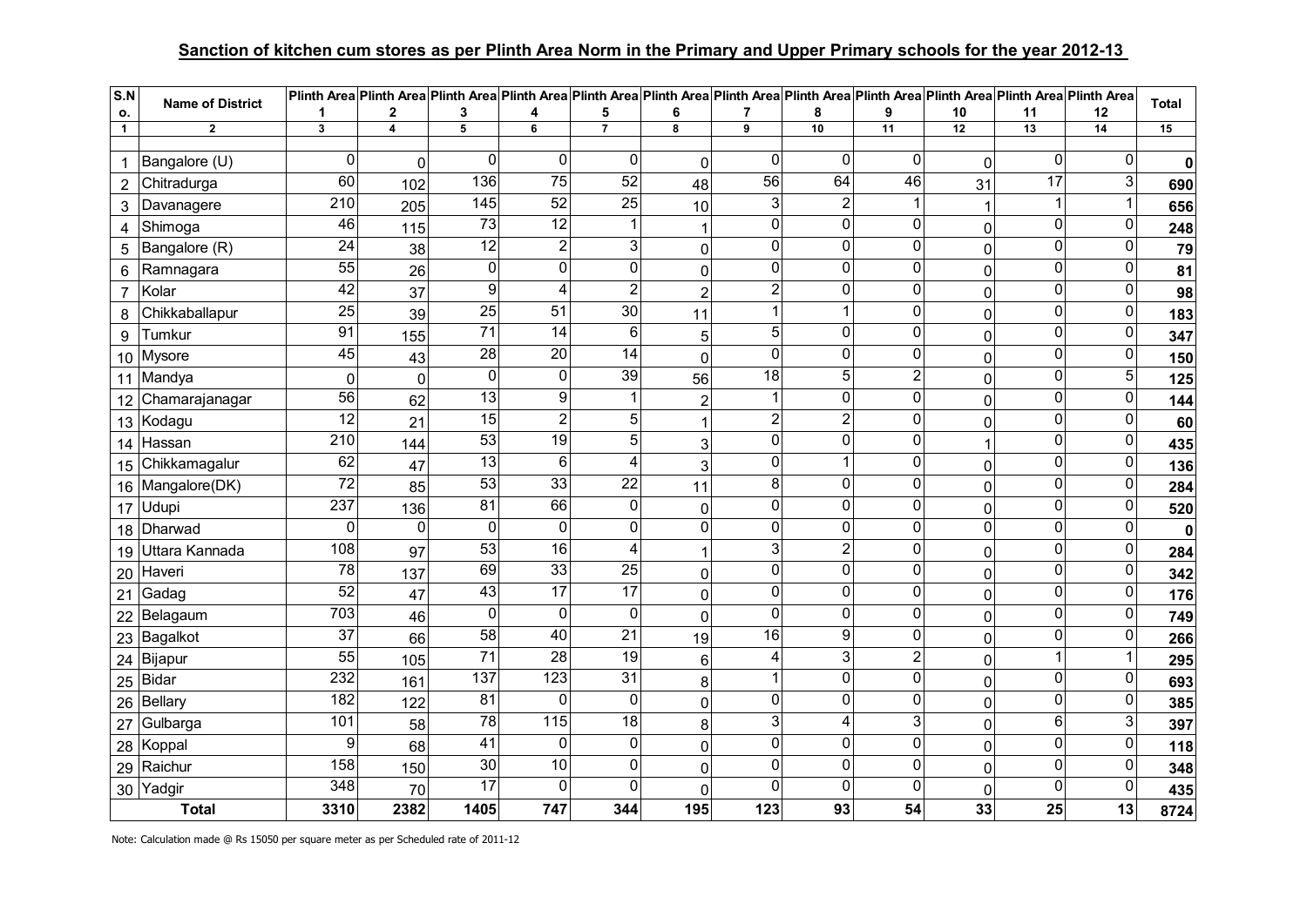|                |                          |                                                           |                                                               | Plinth Area 2 |                    |                                                                |                                                               |              | Plinth Area 3     |                                                          |                                                           | <b>Plinth Area 4</b> |                  |                                                                |                                                               |              |                  |
|----------------|--------------------------|-----------------------------------------------------------|---------------------------------------------------------------|---------------|--------------------|----------------------------------------------------------------|---------------------------------------------------------------|--------------|-------------------|----------------------------------------------------------|-----------------------------------------------------------|----------------------|------------------|----------------------------------------------------------------|---------------------------------------------------------------|--------------|------------------|
| S.No.          | <b>Name of District</b>  | No. of<br><b>Schools not</b><br>having<br>Kitchen<br>Shed | Kitchen-<br>cum-<br><b>Store</b><br>propose<br>d this<br>year | Unit<br>Cost  | Fund<br>required   | No. of<br><b>Schools not</b><br>having<br>Kitchen-cum<br>store | Kitchen-<br>cum-<br><b>Store</b><br>propose<br>d this<br>year | Unit<br>Cost | Fund<br>required  | No. of<br>Schools not<br>having<br>Kitchen-cum-<br>store | Kitchen-<br>cum-<br><b>Store</b><br>proposed<br>this year | Unit<br>Cost         | Fund<br>required | No. of<br><b>Schools not</b><br>having<br>Kitchen-cum<br>store | Kitchen-<br>cum-<br><b>Store</b><br>propose<br>d this<br>year | Unit<br>Cost | Fund<br>required |
| $\mathbf{1}$   | $\overline{2}$           | 3                                                         | 4                                                             | 5             | 6                  | $\overline{7}$                                                 | 8                                                             | 9            | 10                | 11                                                       | 12                                                        | 13                   | 14               | 15                                                             | 16                                                            | 17           | 18               |
|                |                          |                                                           | $\Omega$                                                      |               | 0.00               |                                                                |                                                               |              | 0.00              |                                                          |                                                           | 4.21                 | 0.00             |                                                                |                                                               | 4.82         | 0.00             |
| 1              | Bangalore (U)            |                                                           | 60                                                            | 3.01<br>3.01  | 180.60             |                                                                | $\Omega$                                                      | 3.61<br>3.61 | 368.42            |                                                          | $\mathbf 0$<br>136                                        | 4.21                 | 573.10           |                                                                | $\mathbf 0$<br>$\overline{75}$                                | 4.82         | 361.20           |
| $\overline{2}$ | Chitradurga              |                                                           | 210                                                           | 3.01          | 632.10             |                                                                | 102                                                           | 3.61         | 740.46            |                                                          | 145                                                       | 4.21                 | 611.03           |                                                                | 52                                                            | 4.82         | 250.43           |
| 3              | Davanagere               |                                                           | 46                                                            | 3.01          | 138.46             |                                                                | 205                                                           | 3.61         | 415.38            |                                                          | 73                                                        | 4.21                 | 307.62           |                                                                | 12                                                            | 4.82         | 57.79            |
| 4<br>5         | Shimoga<br>Bangalore (R) |                                                           | $\overline{24}$                                               | 3.01          | 72.24              |                                                                | 115<br>38                                                     | 3.61         | 137.26            |                                                          | $\overline{12}$                                           | 4.21                 | 50.57            |                                                                | $\overline{2}$                                                | 4.82         | 9.63             |
| 6              | Ramnagara                |                                                           | 55                                                            | 3.01          | 165.55             |                                                                | 26                                                            | 3.61         | 93.91             |                                                          | $\Omega$                                                  | 4.21                 | 0.00             |                                                                | $\Omega$                                                      | 4.82         | 0.00             |
| $\overline{7}$ | Kolar                    |                                                           | 42                                                            | 3.01          | 126.42             |                                                                | 37                                                            | 3.61         | 133.64            |                                                          | 9                                                         | 4.21                 | 37.93            |                                                                | $\overline{4}$                                                | 4.82         | 19.26            |
| 8              | Chikkaballapur           |                                                           | $\overline{25}$                                               | 3.01          | 75.25              |                                                                | 39                                                            | 3.61         | 140.87            |                                                          | 25                                                        | 4.21                 | 105.35           |                                                                | 51                                                            | 4.82         | 245.62           |
| 9              | Tumkur                   |                                                           | 91                                                            | 3.01          | 273.91             |                                                                | 155                                                           | 3.61         | 559.86            |                                                          | $\overline{71}$                                           | 4.21                 | 299.19           |                                                                | $\overline{14}$                                               | 4.82         | 67.42            |
| 10             | Mysore                   |                                                           | 45                                                            | 3.01          | 135.45             |                                                                | 43                                                            | 3.61         | 155.32            |                                                          | 28                                                        | 4.21                 | 117.99           |                                                                | 20                                                            | 4.82         | 96.32            |
| 11             | Mandya                   |                                                           | $\Omega$                                                      | 3.01          | 0.00               |                                                                | $\sqrt{ }$                                                    | 3.61         | 0.00              |                                                          | $\Omega$                                                  | 4.21                 | 0.00             |                                                                | $\Omega$                                                      | 4.82         | 0.00             |
| 12             | Chamarajanagar           |                                                           | 56                                                            | 3.01          | 168.56             |                                                                | 62                                                            | 3.61         | 223.94            |                                                          | 13                                                        | 4.21                 | 54.78            |                                                                | 9                                                             | 4.82         | 43.34            |
| 13             | Kodagu                   |                                                           | $\overline{12}$                                               | 3.01          | 36.12              |                                                                | 21                                                            | 3.61         | 75.85             |                                                          | 15                                                        | 4.21                 | 63.21            |                                                                | $\overline{2}$                                                | 4.82         | 9.63             |
| 14             | Hassan                   |                                                           | 210                                                           | 3.01          | 632.10             |                                                                | 144                                                           | 3.61         | 520.13            |                                                          | 53                                                        | 4.21                 | 223.34           |                                                                | 19                                                            | 4.82         | 91.50            |
| 15             | Chikkamaqalur            |                                                           | 62                                                            | 3.01          | 186.62             |                                                                | 47                                                            | 3.61         | 169.76            |                                                          | 13                                                        | 4.21                 | 54.78            |                                                                | 6                                                             | 4.82         | 28.90            |
| 16             | Mangalore(DK)            |                                                           | $\overline{72}$                                               | 3.01          | 216.72             |                                                                | 85                                                            | 3.61         | 307.02            |                                                          | 53                                                        | 4.21                 | 223.34           |                                                                | 33                                                            | 4.82         | 158.93           |
| 17             | Udupi                    |                                                           | 237                                                           | 3.01          | 713.37             |                                                                | 136                                                           | 3.61         | 491.23            |                                                          | 81                                                        | 4.21                 | 341.33           |                                                                | 66                                                            | 4.82         | 317.86           |
| 18             | Dharwad                  |                                                           | $\Omega$                                                      | 3.01          | 0.00               |                                                                | $\Omega$                                                      | 3.61         | 0.00              |                                                          | $\Omega$                                                  | 4.21                 | 0.00             |                                                                | $\Omega$                                                      | 4.82         | 0.00             |
| 19             | Uttara Kannada           |                                                           | 108                                                           | 3.01          | 325.08             |                                                                | 97                                                            | 3.61         | 350.36            |                                                          | 53                                                        | 4.21                 | 223.34           |                                                                | 16                                                            | 4.82         | 77.06            |
| 20             | Haveri                   |                                                           | $\overline{78}$                                               | 3.01          | 234.78             |                                                                | 137                                                           | 3.61         | 494.84            |                                                          | 69                                                        | 4.21                 | 290.77           |                                                                | 33                                                            | 4.82         | 158.93           |
| 21             | Gadag                    |                                                           | 52                                                            | 3.01          | 156.52             |                                                                | 47                                                            | 3.61         | 169.76            |                                                          | 43                                                        | 4.21                 | 181.20           |                                                                | 17                                                            | 4.82         | 81.87            |
| 22             | Belagaum                 |                                                           | 703                                                           | 3.01          | 2116.03            |                                                                | 46                                                            | 3.61         | 166.15            |                                                          | $\Omega$                                                  | 4.21                 | 0.00             |                                                                | $\Omega$                                                      | 4.82         | 0.00             |
| 23             | Bagalkot                 |                                                           | 37                                                            | 3.01          | 111.37             |                                                                | 66                                                            | 3.61         | 238.39            |                                                          | 58                                                        | 4.21                 | 244.41           |                                                                | 40                                                            | 4.82         | 192.64           |
| 24             | Bijapur                  |                                                           | 55                                                            | 3.01          | 165.55             |                                                                | 105                                                           | 3.61         | 379.26            |                                                          | $\overline{71}$                                           | 4.21                 | 299.19           |                                                                | 28                                                            | 4.82         | 134.85           |
| 25             | <b>Bidar</b>             |                                                           | 232                                                           | 3.01          | 698.32             |                                                                | 161                                                           | 3.61         | 581.53            |                                                          | 137                                                       | 4.21                 | 577.32           |                                                                | 123                                                           | 4.82         | 592.37           |
| 26             | Bellarv                  |                                                           | 182                                                           | 3.01          | 547.82             |                                                                | 122                                                           | 3.61         | 440.66            |                                                          | 81                                                        | 4.21                 | 341.33           |                                                                | $\mathbf 0$                                                   | 4.82         | 0.00             |
| 27             | Gulbarga                 |                                                           | 101                                                           | 3.01          | 304.01             |                                                                | 58                                                            | 3.61         | 209.50            |                                                          | $\overline{78}$                                           | 4.21                 | 328.69           |                                                                | 115                                                           | 4.82         | 553.84           |
| 28             | Koppal                   |                                                           | 9                                                             | 3.01          | 27.09              |                                                                | 68                                                            | 3.61         | 245.62            |                                                          | 41                                                        | 4.21                 | 172.77           |                                                                | $\mathbf 0$                                                   | 4.82         | 0.00             |
| 29             | Raichur                  |                                                           | 158<br>348                                                    | 3.01          | 475.58             |                                                                | 150                                                           | 3.61         | 541.80            |                                                          | 30<br>$\overline{17}$                                     | 4.21                 | 126.42           |                                                                | 10<br>$\Omega$                                                | 4.82         | 48.16            |
| 30             | Yadgir                   |                                                           | 3310                                                          | 3.01<br>3.01  | 1047.48<br>9963.10 | 0                                                              | 70                                                            | 3.61<br>3.61 | 252.84<br>8603.78 |                                                          | 1405                                                      | 4.21                 | 71.64<br>5920.67 | 0                                                              | $\overline{747}$                                              | 4.82<br>4.82 | 0.00<br>3597.55  |
| Total          |                          | 0                                                         |                                                               |               |                    |                                                                | 2382                                                          |              |                   | 0                                                        |                                                           | 4.21                 |                  |                                                                |                                                               |              |                  |

Note: Calculation made @ Rs 15050 per square meter as per Scheduled rate of 2011-12

**Secretary Primary and Secondary Education Government of Karnataka**

**Date:**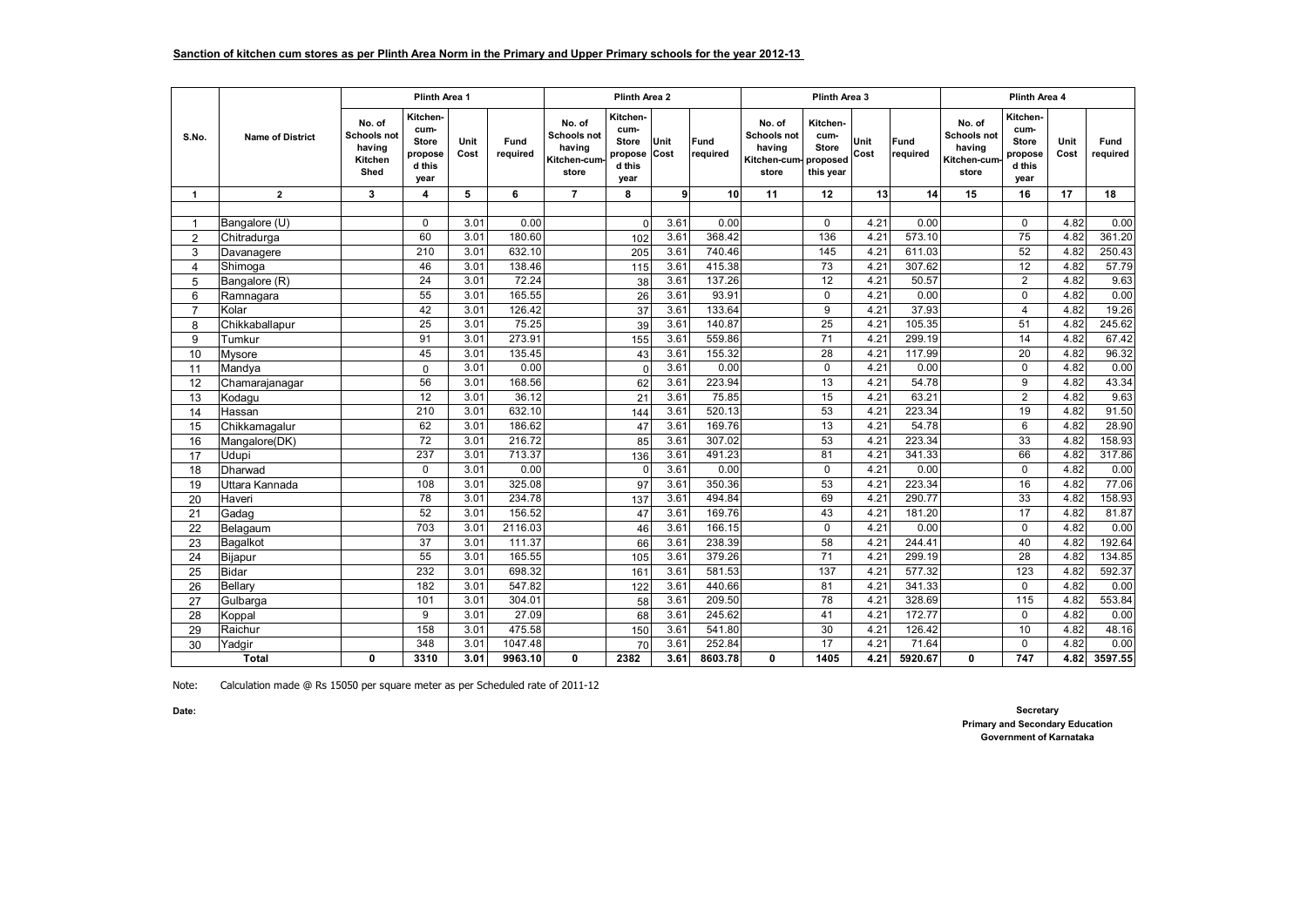## **Sanction of kitchen cum stores as per Plinth Area Norm in the Primary and Upper Primary schools for the year 2012-13**

|                                                                | Plinth Area 5                                                 |                   |                  |                                                                 | Plinth Area 6                                                 |              |                  | Plinth Area 7                                            |                                                               |              | Plinth Area 8    |                                                          |                                                               |              |                  |
|----------------------------------------------------------------|---------------------------------------------------------------|-------------------|------------------|-----------------------------------------------------------------|---------------------------------------------------------------|--------------|------------------|----------------------------------------------------------|---------------------------------------------------------------|--------------|------------------|----------------------------------------------------------|---------------------------------------------------------------|--------------|------------------|
| No. of<br><b>Schools not</b><br>having<br>Kitchen-cum<br>store | Kitchen-<br>cum-<br><b>Store</b><br>propose<br>d this<br>year | Unit<br>Cost      | Fund<br>required | No. of<br><b>Schools not</b><br>having<br>Kitchen-cum-<br>store | Kitchen-<br>cum-<br><b>Store</b><br>propose<br>d this<br>year | Unit<br>Cost | Fund<br>required | No. of<br>Schools not<br>having<br>Kitchen-cum-<br>store | Kitchen-<br>cum-<br><b>Store</b><br>propose<br>d this<br>year | Unit<br>Cost | Fund<br>required | No. of<br>Schools not<br>having<br>Kitchen-cum-<br>store | Kitchen-<br>cum-<br><b>Store</b><br>propose<br>d this<br>year | Unit<br>Cost | Fund<br>required |
| 15                                                             | 16                                                            | 17                | 18               | 15                                                              | 16                                                            | 17           | 18               | 15                                                       | 16                                                            | 17           | 18               | 15                                                       | 16                                                            | 17           | 18               |
|                                                                |                                                               |                   |                  |                                                                 |                                                               |              |                  |                                                          |                                                               |              |                  |                                                          |                                                               |              |                  |
|                                                                | 0                                                             | 5.42              | 0.00             |                                                                 | $\mathbf 0$                                                   | 6.02         | 0.00             |                                                          | $\mathbf 0$                                                   | 6.62         | 0.00             |                                                          | 0                                                             | 7.22         | 0.00             |
|                                                                | 52                                                            | 5.42              | 281.74           |                                                                 | 48                                                            | 6.02         | 288.96           |                                                          | 56                                                            | 6.62         | 370.83           |                                                          | 64                                                            | 7.22         | 462.34           |
|                                                                | 25                                                            | 5.42              | 135.45           |                                                                 | 10                                                            | 6.02         | 60.20            |                                                          | 3                                                             | 6.62         | 19.87            |                                                          | $\overline{2}$                                                | 7.22         | 14.45            |
|                                                                | $\mathbf{1}$                                                  | 5.42              | 5.42             |                                                                 | $\mathbf{1}$                                                  | 6.02         | 6.02             |                                                          | $\mathbf 0$                                                   | 6.62         | 0.00             |                                                          | 0                                                             | 7.22         | 0.00             |
|                                                                | 3                                                             | 5.42              | 16.25            |                                                                 | 0                                                             | 6.02         | 0.00             |                                                          | 0                                                             | 6.62         | 0.00             |                                                          | 0                                                             | 7.22         | 0.00             |
|                                                                | $\Omega$                                                      | 5.42              | 0.00             |                                                                 | 0                                                             | 6.02         | 0.00             |                                                          | $\Omega$                                                      | 6.62         | 0.00             |                                                          | $\Omega$                                                      | 7.22         | 0.00             |
|                                                                | $\overline{2}$                                                | 5.42              | 10.84            |                                                                 | $\overline{2}$                                                | 6.02         | 12.04            |                                                          | $\overline{2}$                                                | 6.62         | 13.24            |                                                          | $\Omega$                                                      | 7.22         | 0.00             |
|                                                                | 30                                                            | 5.42              | 162.54           |                                                                 | 11                                                            | 6.02         | 66.22            |                                                          | $\mathbf{1}$                                                  | 6.62         | 6.62             |                                                          | $\mathbf{1}$                                                  | 7.22         | 7.22             |
|                                                                | 6                                                             | 5.42              | 32.51            |                                                                 | 5                                                             | 6.02         | 30.10            |                                                          | 5                                                             | 6.62         | 33.11            |                                                          | 0                                                             | 7.22         | 0.00             |
|                                                                | 14                                                            | 5.42              | 75.85            |                                                                 | $\mathbf 0$                                                   | 6.02         | 0.00             |                                                          | 0                                                             | 6.62         | 0.00             |                                                          | 0                                                             | 7.22         | 0.00             |
|                                                                | 39                                                            | 5.42              | 211.30           |                                                                 | 56                                                            | 6.02         | 337.12           |                                                          | 18                                                            | 6.62         | 119.20           |                                                          | 5                                                             | 7.22         | 36.12            |
|                                                                | $\overline{1}$                                                | 5.42              | 5.42             |                                                                 | $\overline{2}$                                                | 6.02         | 12.04            |                                                          | 1                                                             | 6.62         | 6.62             |                                                          | 0                                                             | 7.22         | 0.00             |
|                                                                | 5                                                             | 5.42              | 27.09            |                                                                 | $\mathbf{1}$                                                  | 6.02         | 6.02             |                                                          | $\overline{2}$                                                | 6.62         | 13.24            |                                                          | $\overline{2}$                                                | 7.22         | 14.45            |
|                                                                | 5                                                             | 5.42              | 27.09            |                                                                 | 3                                                             | 6.02         | 18.06            |                                                          | $\mathbf 0$                                                   | 6.62         | 0.00             |                                                          | $\mathbf 0$                                                   | 7.22         | 0.00             |
|                                                                | 4                                                             | 5.42              | 21.67            |                                                                 | 3                                                             | 6.02         | 18.06            |                                                          | 0                                                             | 6.62         | 0.00             |                                                          | $\mathbf{1}$                                                  | 7.22         | 7.22             |
|                                                                | 22                                                            | 5.42              | 119.20           |                                                                 | 11                                                            | 6.02         | 66.22            |                                                          | 8                                                             | 6.62         | 52.98            |                                                          | 0                                                             | 7.22         | 0.00             |
|                                                                | 0                                                             | 5.42              | 0.00             |                                                                 | $\mathbf 0$                                                   | 6.02         | 0.00             |                                                          | 0                                                             | 6.62         | 0.00             |                                                          | 0                                                             | 7.22         | 0.00             |
|                                                                | 0                                                             | 5.42              | 0.00             |                                                                 | 0                                                             | 6.02         | 0.00             |                                                          | 0                                                             | 6.62         | 0.00             |                                                          | 0                                                             | 7.22         | 0.00             |
|                                                                | $\overline{\mathbf{4}}$                                       | 5.42              | 21.67            |                                                                 | $\mathbf{1}$                                                  | 6.02         | 6.02             |                                                          | 3                                                             | 6.62         | 19.87            |                                                          | $\overline{2}$                                                | 7.22         | 14.45            |
|                                                                | 25                                                            | $\overline{5.42}$ | 135.45           |                                                                 | 0                                                             | 6.02         | 0.00             |                                                          | $\Omega$                                                      | 6.62         | 0.00             |                                                          | $\Omega$                                                      | 7.22         | 0.00             |
|                                                                | 17                                                            | 5.42              | 92.11            |                                                                 | 0                                                             | 6.02         | 0.00             |                                                          | 0                                                             | 6.62         | 0.00             |                                                          | 0                                                             | 7.22         | 0.00             |
|                                                                | $\mathbf 0$                                                   | 5.42              | 0.00             |                                                                 | $\mathbf{0}$                                                  | 6.02         | 0.00             |                                                          | 0                                                             | 6.62         | 0.00             |                                                          | 0                                                             | 7.22         | 0.00             |
|                                                                | 21                                                            | 5.42              | 113.78           |                                                                 | 19                                                            | 6.02         | 114.38           |                                                          | 16                                                            | 6.62         | 105.95           |                                                          | 9                                                             | 7.22         | 65.02            |
|                                                                | 19                                                            | 5.42              | 102.94           |                                                                 | 6                                                             | 6.02         | 36.12            |                                                          | 4                                                             | 6.62         | 26.49            |                                                          | 3                                                             | 7.22         | 21.67            |
|                                                                | 31                                                            | 5.42              | 167.96           |                                                                 | 8                                                             | 6.02         | 48.16            |                                                          | 1                                                             | 6.62         | 6.62             |                                                          | 0                                                             | 7.22         | 0.00             |
|                                                                | $\mathbf 0$                                                   | 5.42              | 0.00             |                                                                 | 0                                                             | 6.02         | 0.00             |                                                          | $\Omega$                                                      | 6.62         | 0.00             |                                                          | $\mathbf 0$                                                   | 7.22         | 0.00             |
|                                                                | 18                                                            | 5.42              | 97.52            |                                                                 | 8                                                             | 6.02         | 48.16            |                                                          | 3                                                             | 6.62         | 19.87            |                                                          | $\overline{\mathbf{4}}$                                       | 7.22         | 28.90            |
|                                                                | $\mathbf 0$                                                   | 5.42              | 0.00             |                                                                 | $\mathbf 0$                                                   | 6.02         | 0.00             |                                                          | $\mathbf 0$                                                   | 6.62         | 0.00             |                                                          | $\mathbf 0$                                                   | 7.22         | 0.00             |
|                                                                | 0                                                             | 5.42              | 0.00             |                                                                 | 0                                                             | 6.02         | 0.00             |                                                          | $\mathbf 0$                                                   | 6.62         | 0.00             |                                                          | 0                                                             | 7.22         | 0.00             |
|                                                                | 0                                                             | 5.42              | 0.00             |                                                                 | $\mathbf 0$                                                   | 6.02         | 0.00             |                                                          | $\mathbf 0$                                                   | 6.62         | 0.00             |                                                          | $\Omega$                                                      | 7.22         | 0.00             |
| 0                                                              | 344                                                           | 5.42              | 1863.79          | 0                                                               | 195                                                           | 6.02         | 1173.90          | 0                                                        | 123                                                           | 6.62         | 814.51           | 0                                                        | 93                                                            | 7.22         | 671.83           |

**Secretary Primary and Secondary Education Government of Karnataka**